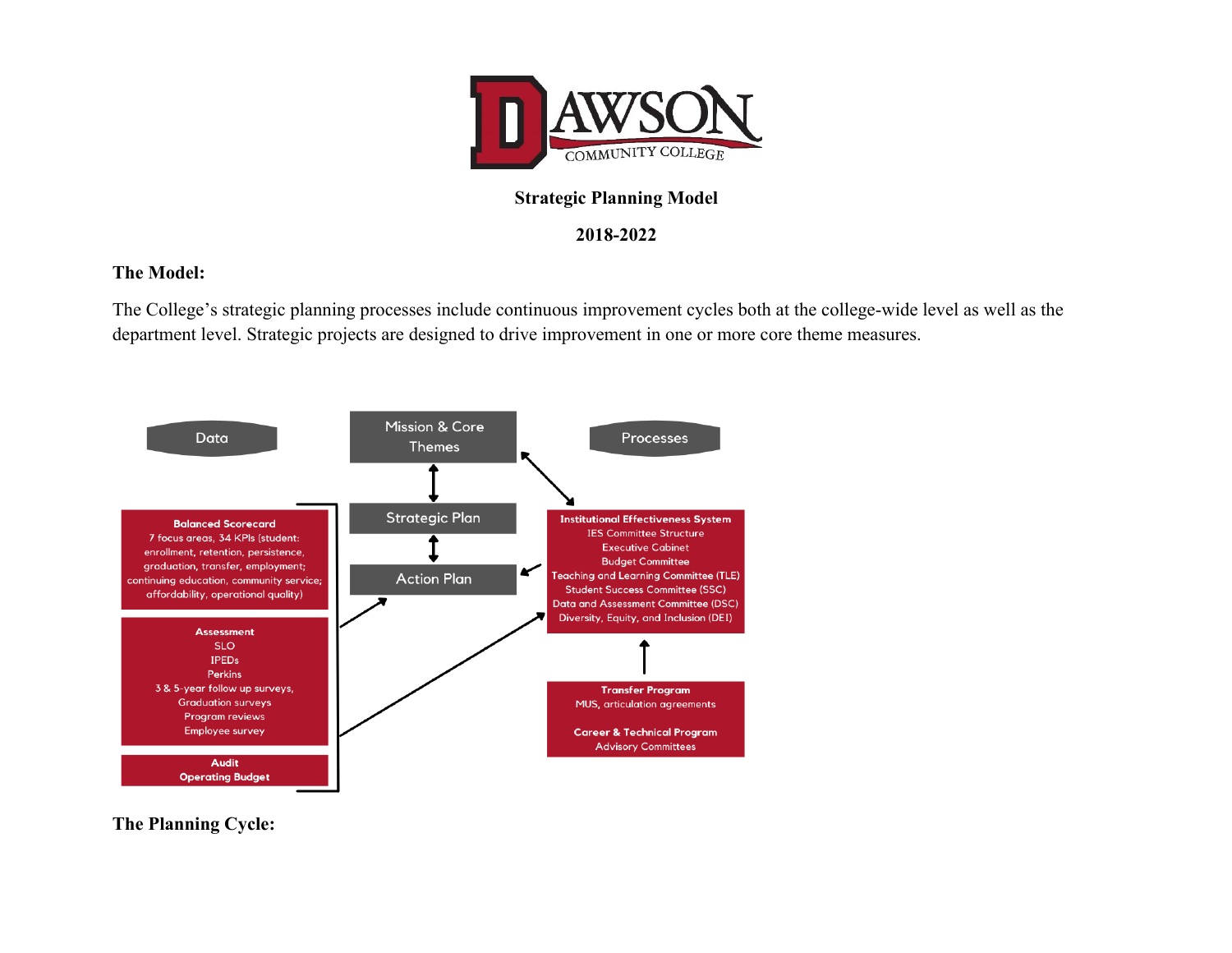New strategic action items are proposed in the fall semester as the College develops the upcoming budget. Every summer, the College will update the Balanced Scorecard KPIs to address the current standing of the institution. The measures are grouped into three categories, Green/Yellow/Red. The updated Balanced Scorecard will be shared annually at the In-Service and BoT August meeting. Those measures that have scored at the yellow (concerning) or red (needs improvement) level are assigned to a leadership member for improvement.

Preliminary strategic action items will be reviewed to ensure that they are aligned with, and support, these findings. Projects will be identified under the Strategic Action Plan and Cabinet members provide updates quarterly. Data and projects are shared with staff and faculty in In-Service; while, departments work and provide feedback quarterly in the strategic action plan.



**Strategic Action Plan:**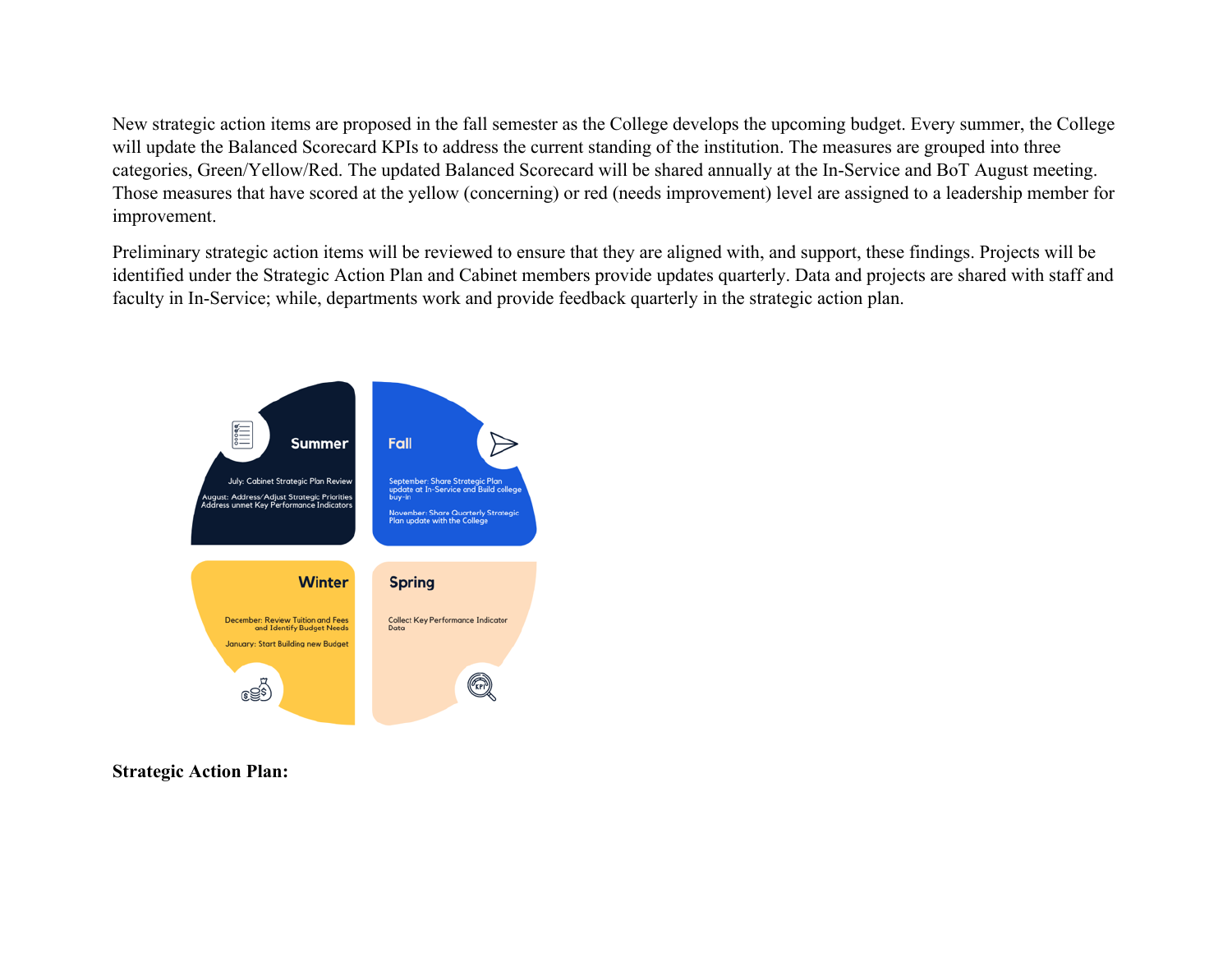The strategic action items and departmental outcomes are identified under each core theme and will be monitored in the Strategic Action Plan. The Strategic Action Plan is updated quarterly with an in-depth review from Cabinet during the Cabinet retreat in the summer.

| Team Action Plan - Goals & Measurements                                                                                          | Indicator(s)<br>Measured | Person(s)<br>Responsible | Target<br>Date for<br>Completio<br>n | Additional<br><b>Resources</b><br>Required: | Estimate<br>d Cost | Progress to date |
|----------------------------------------------------------------------------------------------------------------------------------|--------------------------|--------------------------|--------------------------------------|---------------------------------------------|--------------------|------------------|
| Core Theme 1: Provide programs and services that<br>prepare learners for transition to and success in<br>further degree programs |                          | <b>VPASA</b>             |                                      |                                             |                    |                  |
| а.                                                                                                                               |                          |                          |                                      |                                             |                    |                  |
| b.                                                                                                                               |                          |                          |                                      |                                             |                    |                  |
| c.                                                                                                                               |                          |                          |                                      |                                             |                    |                  |
| d.                                                                                                                               |                          |                          |                                      |                                             |                    |                  |
| e.                                                                                                                               |                          |                          |                                      |                                             |                    |                  |
| f.                                                                                                                               |                          |                          |                                      |                                             |                    |                  |
| g.                                                                                                                               |                          |                          |                                      |                                             |                    |                  |
| h.                                                                                                                               |                          |                          |                                      |                                             |                    |                  |
| i.                                                                                                                               |                          |                          |                                      |                                             |                    |                  |
| j.                                                                                                                               |                          |                          |                                      |                                             |                    |                  |
| k.                                                                                                                               |                          |                          |                                      |                                             |                    |                  |
| Ι.                                                                                                                               |                          |                          |                                      |                                             |                    |                  |
| m.                                                                                                                               |                          |                          |                                      |                                             |                    |                  |

**Team Action Plan** – Goals and Measurements – Under Corresponding Core Theme, Identify Action Item and Outcome **Indicators Measured** – Identify indicators measured on the action item.